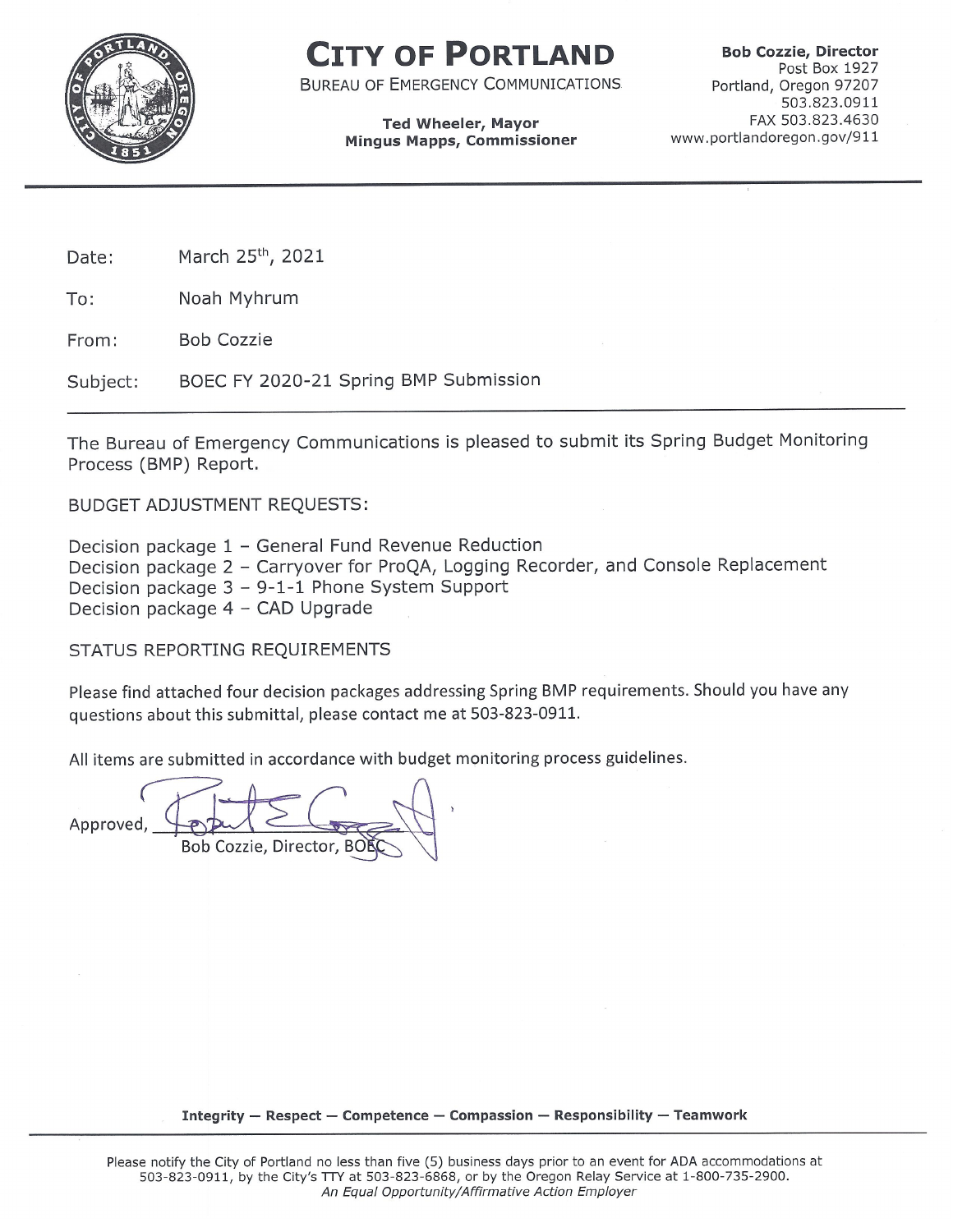### **EC - Bureau of Emergency Communications DP Type Mid-Year Reduction**

## **Request Name:** 11746 -General Fund Revenue Reduction

## **Package Description**

General Fund Reduction per Spring BMP Guidance.

### **Service Impacts**

This adjustment returns two months of salary for 5 FTE for Portland Street Response. The positions will be funded in the future by State 9-1-1 revenue.

# **Equity Impacts**

| <b>Account Name</b> |                                        | 2020-21 SPRING Requested<br>Adj |
|---------------------|----------------------------------------|---------------------------------|
| Expense             | <b>External Materials and Services</b> | $-95,500$                       |
| <b>Expense</b>      | Sum:                                   | $-95,500$                       |
| <b>Account Name</b> |                                        | 2020-21 SPRING Requested<br>Adi |
| Revenue             | Fund Transfers - Revenue               | $-95,500$                       |
|                     | Intergovernmental                      | $\Omega$                        |
| <b>Revenue</b>      | Sum:                                   | $-95,500$                       |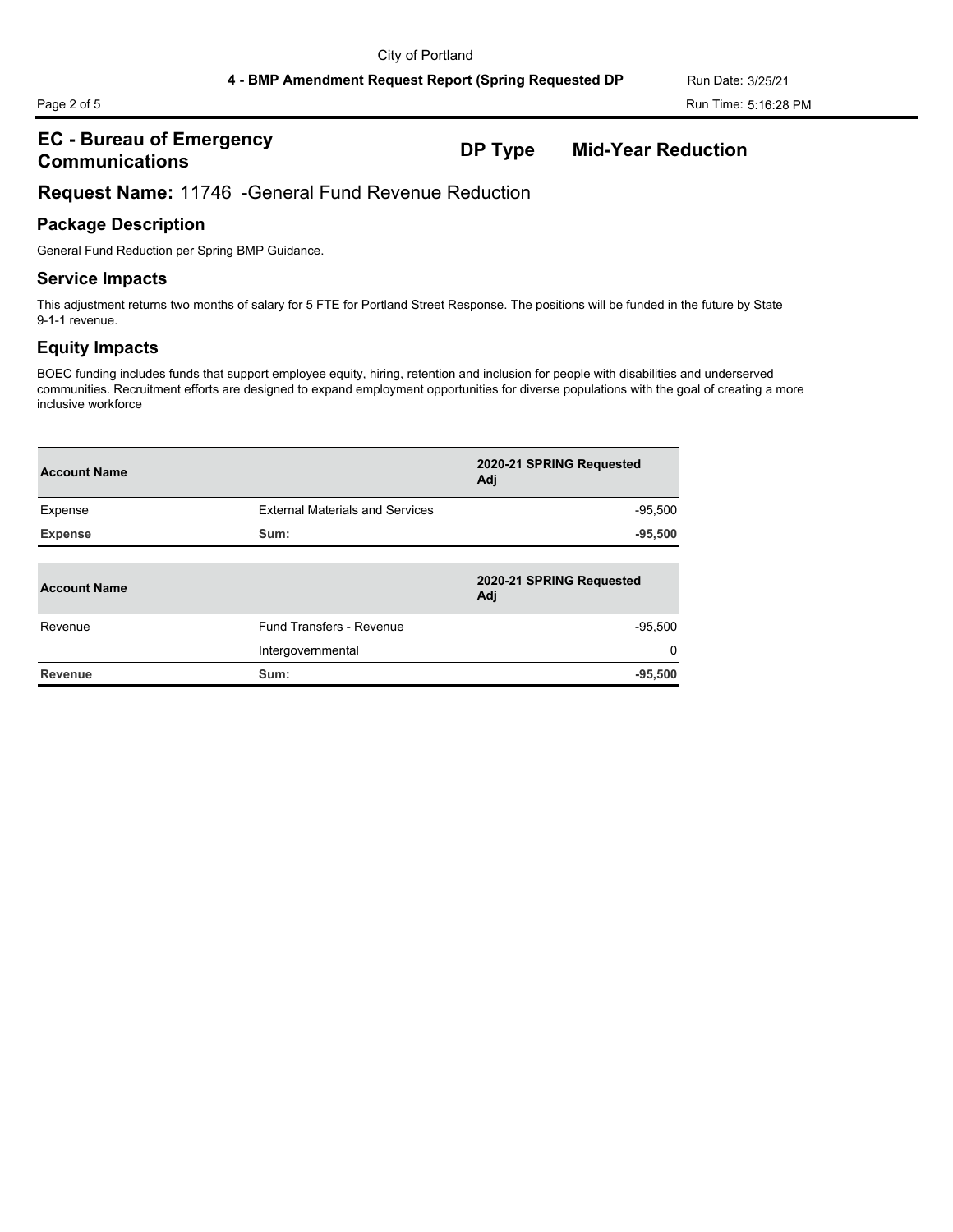### **EC - Bureau of Emergency Communications DP Type GF Program Carryover**

**Request Name:** 11768 -Carryover - ProQA, Logging, Consoles

### **Package Description**

Adjustment for PRO QA, Logging Recorder and Console Replacement Projects approved in FY19/20.

### **Service Impacts**

All three projects are currently under way and support BOEC's strategic initiative #2, effective call triage, and strategic initiative #10, efficient use of the BOEC facility.

### **Equity Impacts**

| <b>Account Name</b> |                                        | 2020-21 SPRING Requested<br>Adj |  |  |
|---------------------|----------------------------------------|---------------------------------|--|--|
| Expense             | Capital Outlay                         | 127,773                         |  |  |
|                     | <b>External Materials and Services</b> | 977,449                         |  |  |
| <b>Expense</b>      | Sum:                                   | 1,105,222                       |  |  |
| <b>Account Name</b> |                                        | 2020-21 SPRING Requested<br>Adj |  |  |
| Revenue             | Beginning Fund Balance                 | 1,105,222                       |  |  |
| <b>Revenue</b>      | Sum:                                   | 1,105,222                       |  |  |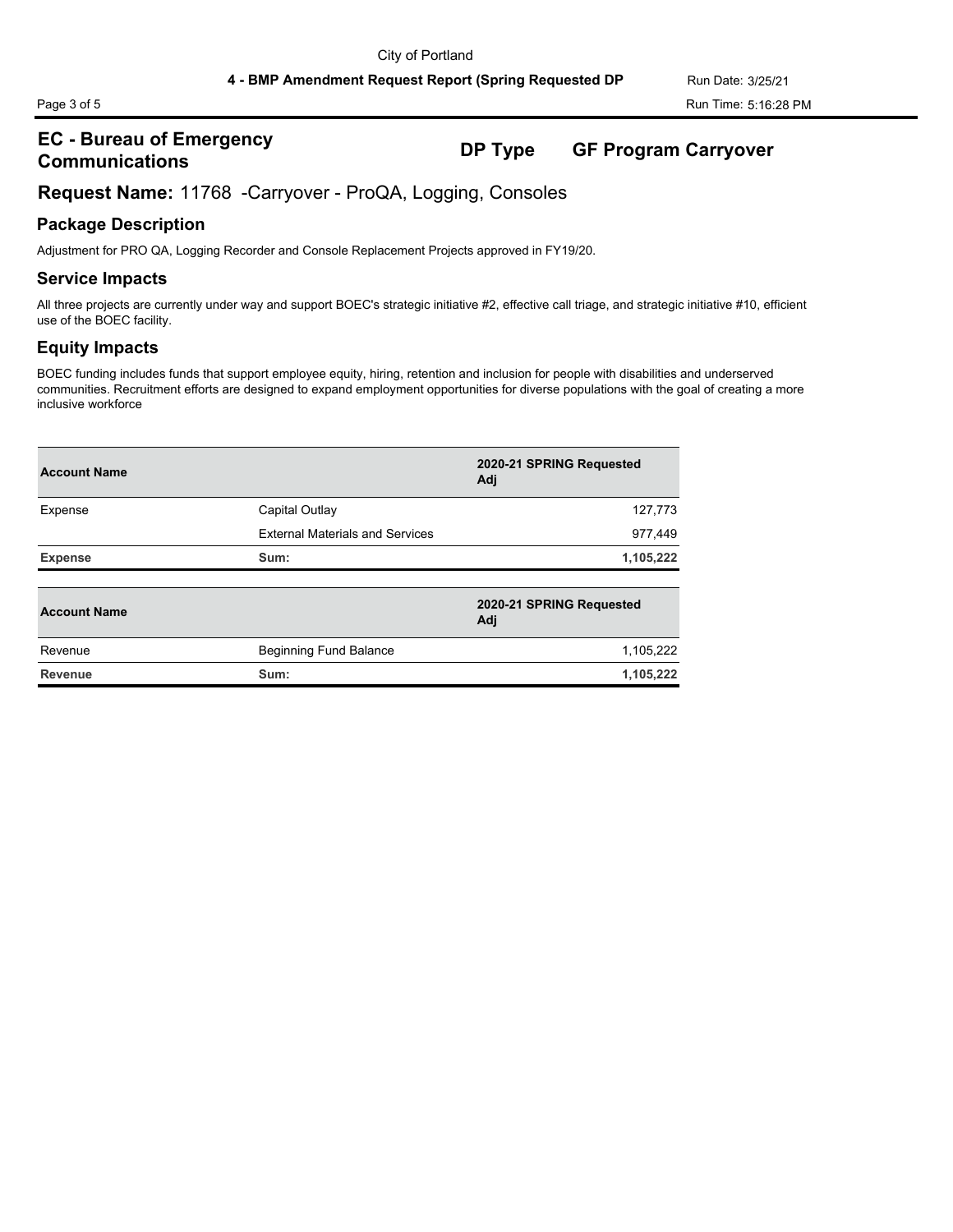### **EC - Bureau of Emergency Communications DP Type Other Adjustments**

### **Request Name:** 11769 -9-1-1 Phone System Support

### **Package Description**

CenturyLink and Goserco costs previously paid by the State of Oregon 9-1-1 Program and the City of Portland Radio shop, respectively are now the responsibility of BOEC. These costs were unforeseen at the beginning of the fiscal year.

### **Service Impacts**

Without these funds the BOEC 9-1-1 phone system would not be fully supported and maintained.

### **Equity Impacts**

| <b>Account Name</b> |                                        | 2020-21 SPRING Requested<br>Adj |  |  |
|---------------------|----------------------------------------|---------------------------------|--|--|
| Expense             | <b>External Materials and Services</b> | 397,417                         |  |  |
|                     | Internal Materials and Services        | 110,000                         |  |  |
| <b>Expense</b>      | Sum:                                   | 507,417                         |  |  |
| <b>Account Name</b> |                                        | 2020-21 SPRING Requested<br>Adj |  |  |
| Revenue             | <b>Beginning Fund Balance</b>          | 507,417                         |  |  |
| <b>Revenue</b>      | Sum:                                   | 507,417                         |  |  |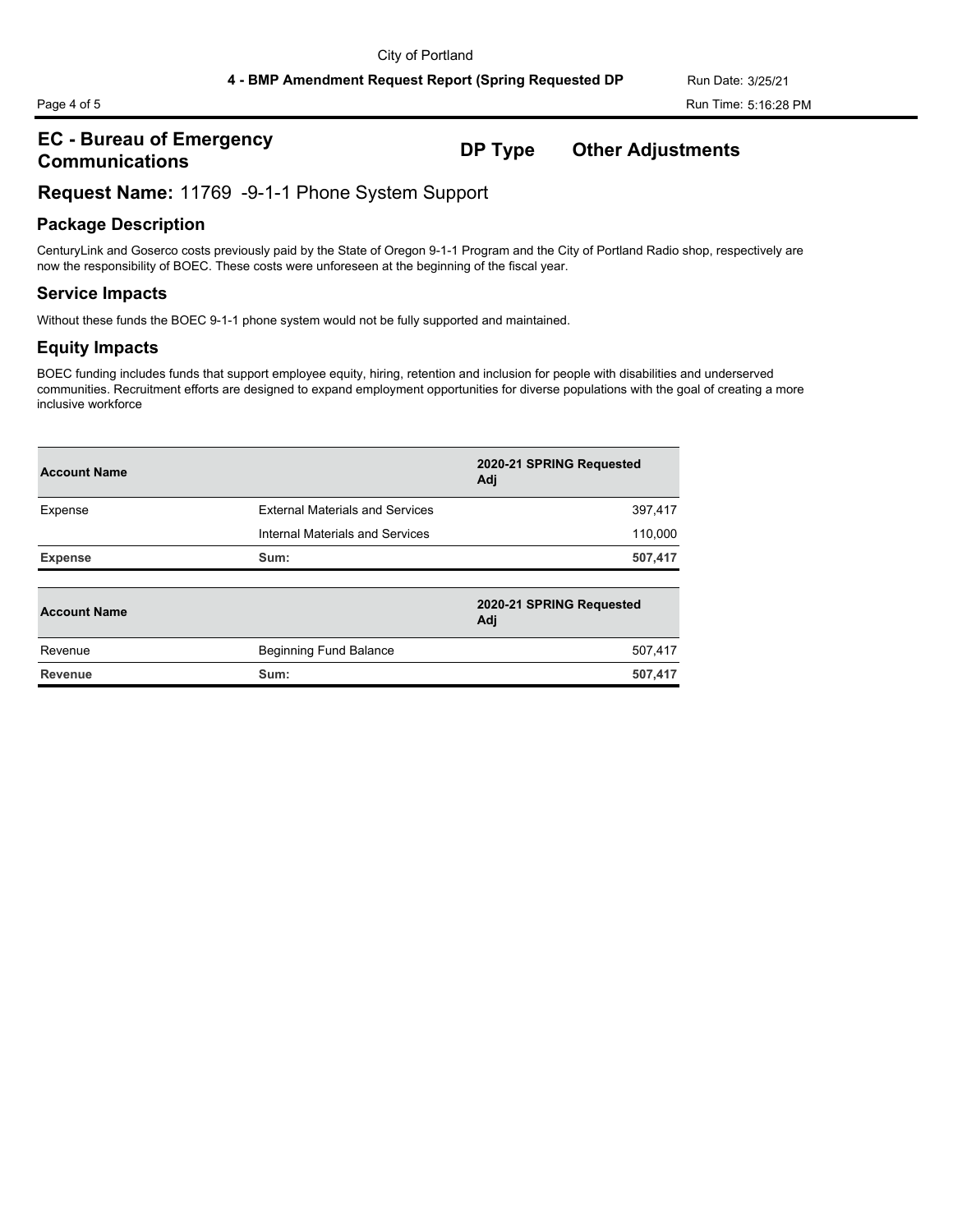# **EC - Bureau of Emergency Communications DP Type Other Adjustments**

### **Request Name:** 11772 -CAD Upgrade

### **Package Description**

BOEC anticipates upgrading the existing CAD system, which requires BTS project management and server replacement. The upgrade supports BOEC's existing ProQA Project.

### **Service Impacts**

At the recommendation of BOEC's technical team, the upgraded CAD system works more seamlessly with the implementation of ProQA.

### **Equity Impacts**

| <b>Account Name</b> |                                        | 2020-21 SPRING Requested<br>Adi |
|---------------------|----------------------------------------|---------------------------------|
| Expense             | <b>External Materials and Services</b> | 284,851                         |
| <b>Expense</b>      | Sum:                                   | 284,851                         |
| <b>Account Name</b> |                                        | 2020-21 SPRING Requested<br>Adj |
| Revenue             | Beginning Fund Balance                 | 284,851                         |
| Revenue             | Sum:                                   | 284,851                         |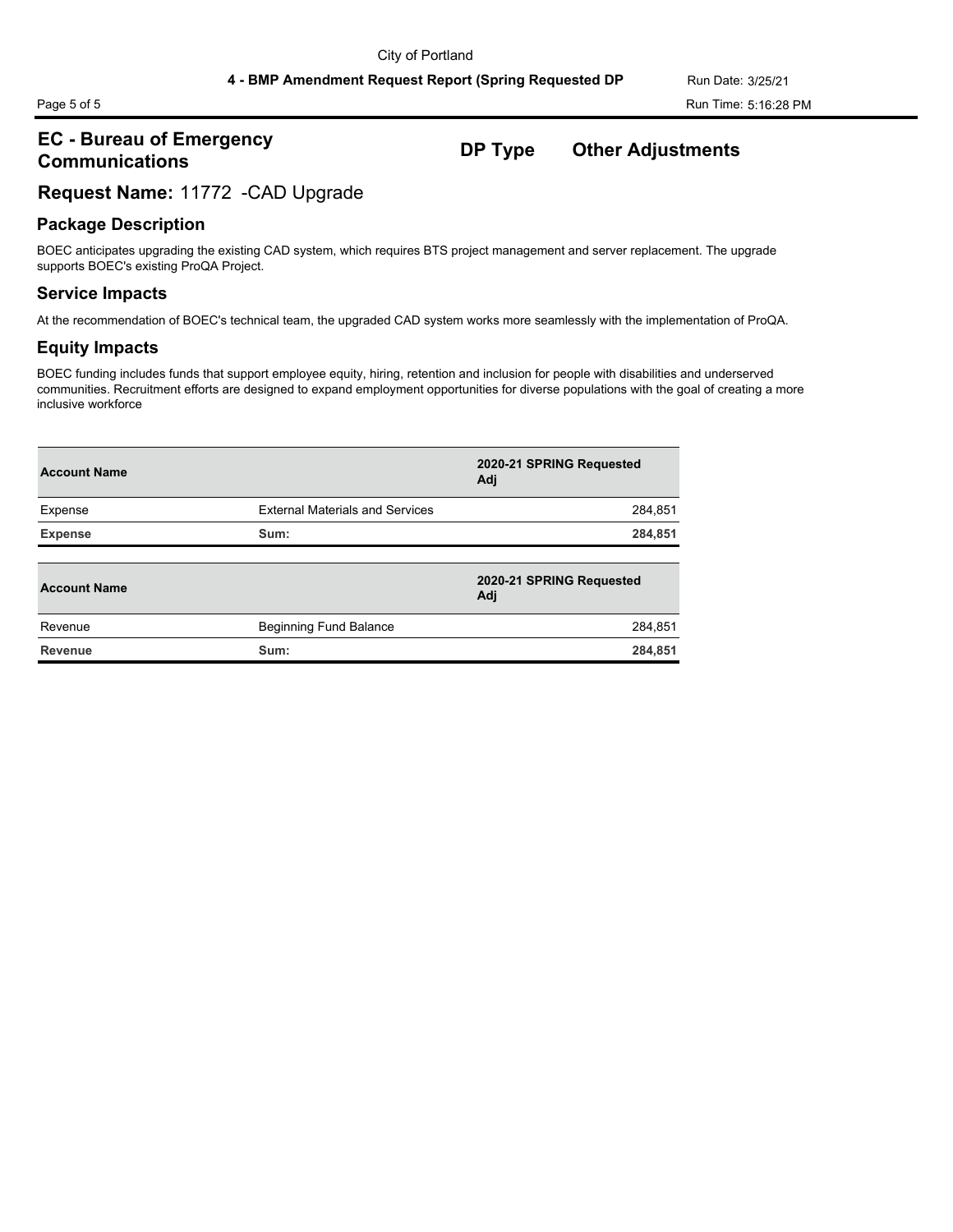### **Bureau of Emergency Communications - Fund 202**

| <b>Major Object</b>                    | <b>2020-21 SPRING</b><br><b>Requested Total</b> | 2020-21 February<br><b>Actuals YTD</b> | <b>2020-21 SPRING</b><br>Projection | % Projected Actuals<br>to Requested Total |  |
|----------------------------------------|-------------------------------------------------|----------------------------------------|-------------------------------------|-------------------------------------------|--|
| Capital Outlay                         | \$1,540,338                                     | \$0                                    | \$1,540,338                         | 100%                                      |  |
| <b>Debt Service</b>                    | \$299,045                                       | \$21,016                               | \$299,045                           | 100%                                      |  |
| <b>Ending Fund Balance</b>             | \$0                                             | \$0                                    | \$0                                 |                                           |  |
| <b>External Materials and Services</b> | \$3,009,570                                     | \$905,705                              | \$3,000,570                         | 100%                                      |  |
| Fund Transfers - Expense               | \$1,002,597                                     | \$661,604                              | \$1,002,597                         | 100%                                      |  |
| Internal Materials and Services        | \$4,916,636                                     | \$3,094,140<br>\$4,916,636             |                                     | 100%                                      |  |
| Personnel                              | \$19,651,950                                    | \$12,374,577<br>\$19,651,950           |                                     | 100%                                      |  |
| Sum:                                   | \$30,420,136                                    | \$17,057,043                           | \$30,411,136                        | 100%                                      |  |
| <b>Major Object</b>                    | 2020-21 SPRING<br><b>Requested Total</b>        | 2020-21 February<br><b>Actuals YTD</b> | <b>2020-21 SPRING</b><br>Projection | % Projected Actuals<br>to Requested Total |  |
| Beginning Fund Balance                 | \$3,556,863                                     | \$0                                    | \$3,556,863                         | 100%                                      |  |
| <b>Charges for Services</b>            | \$406,234                                       | \$272,782<br>\$406,234                 |                                     | 100%                                      |  |
| <b>Fund Transfers - Revenue</b>        | \$16,770,686                                    | \$12,161,840<br>\$16,770,686           |                                     | 100%                                      |  |
| Intergovernmental                      | \$9,646,353                                     | \$5,700,695<br>\$9,646,353             |                                     | 100%                                      |  |
| Miscellaneous                          | \$40,000                                        | \$20,612                               | \$31,000                            | 78%                                       |  |
| Sum:                                   | \$30,420,136                                    | \$18,155,928                           | \$30,411,136                        | 100%                                      |  |

### **Revenue Discussion**

### Bureau of Emergency Communications

### **Revenue Risks**

General Fund and State 911 Tax revenue provide the majority of BOEC's operating revenue. When there are impacts to either of these revenue streams, they have a direct impact to BOEC's ability to complete its mission to ensure effective and timely 9-1-1 call answering and dispatching.

### **Expenditure Discussion**

BOEC's main operating expenses are Personnel, Technology and Facilities. These expenses support the 24/7/365 activities of the 9-1-1 Communications Center. In addition, BOEC identifies Capital and Major Maintenance projects needed in order to support and improve the operation.

### **Expenditure Risks**

Primary risk is staff retirement and attrition and the challenges of recruitment and training. Technology costs tend to increase at a rate faster than inflation. Capital project expenditure levels vary depending on type of project.

### **Other Notes**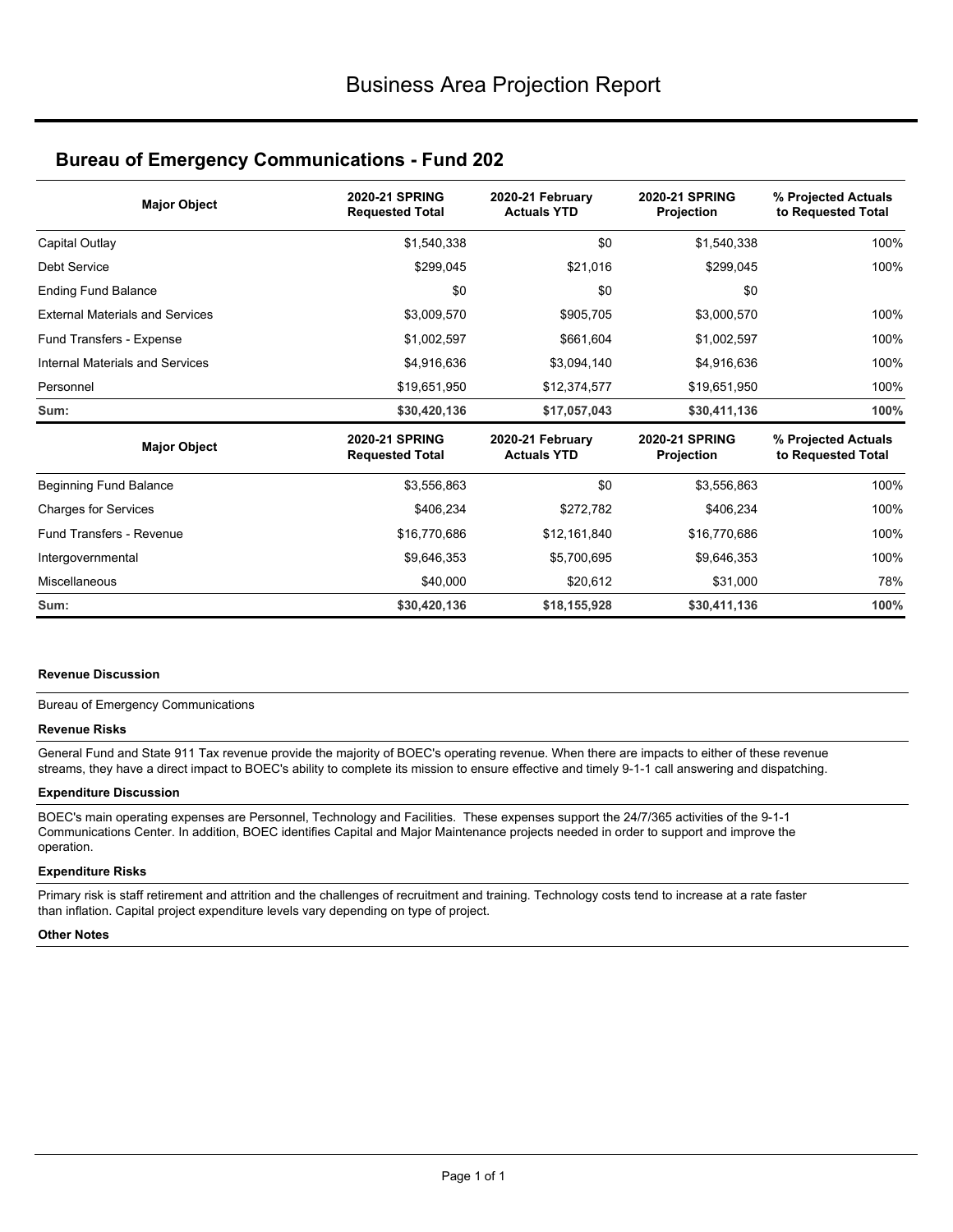# FY 2020 - 21 Budget Notes Update

# **Emergency Communications**

**Date of Budget Notes:** July 1, 2020 in the FY 2020-21 Adopted Budget

**Budget Note Title:** Public Safety Governance and Integrated Budgets

**Budget Note Language:** Council directs the Chief Administrative Officer (CAO) and the Public Safety Workgroup (PSWG) to identify changes that will improve public safety, increase equity, and address systematic challenges at a citywide level. Specifically, the CAO shall work with the PSWG Executive Committee to develop the following by October 1, 2020: 1.) Models for housing shared administrative services for the public safety bureaus in the Office of the CAO. These models should clearly identify which services should be centralized and include an analysis of the impacts each proposed change would have on bureau operations. 2.) A strategy for integrating public safety bureau budgets for FY 21- 22 in time for the Fall Budget Monitoring Process and FY 21-22 budget development. The budget proposals should be aligned with a public safety strategic plan and contribute to any required savings requested as part of the FY 2021-22 budget guidance. Council also requests guidance regarding a longterm governance and accountability structure for public safety as a citywide system.

**Summary Status:** This project is underway. PSWG Director has been hired effective April 1, 2021.

**Budget Note Update:** March 25th,2021

**Date of Budget Notes:** July 1, 2020 in the FY 2020-21 Adopted Budget

**Budget Note Title:** Limiting Non-Essential Materials and Services Spending

**Budget Note Language:** To mitigate the impacts of the anticipated sudden, dramatic decline in resources as a result of the COVID-19 crisis, the FY 2020-21 Adopted Budget eliminates inflationary growth for General Fund backed materials and services spending. Non-General Fund bureaus and programs are similarly directed to limit discretionary and non-essential spending, where possible reducing inflationary spending to adjust to the lower level of resources.

**Summary Status:** The Bureau of Emergency Communications has adhered to this directive.

**Budget Note Update:** March 25th,2021